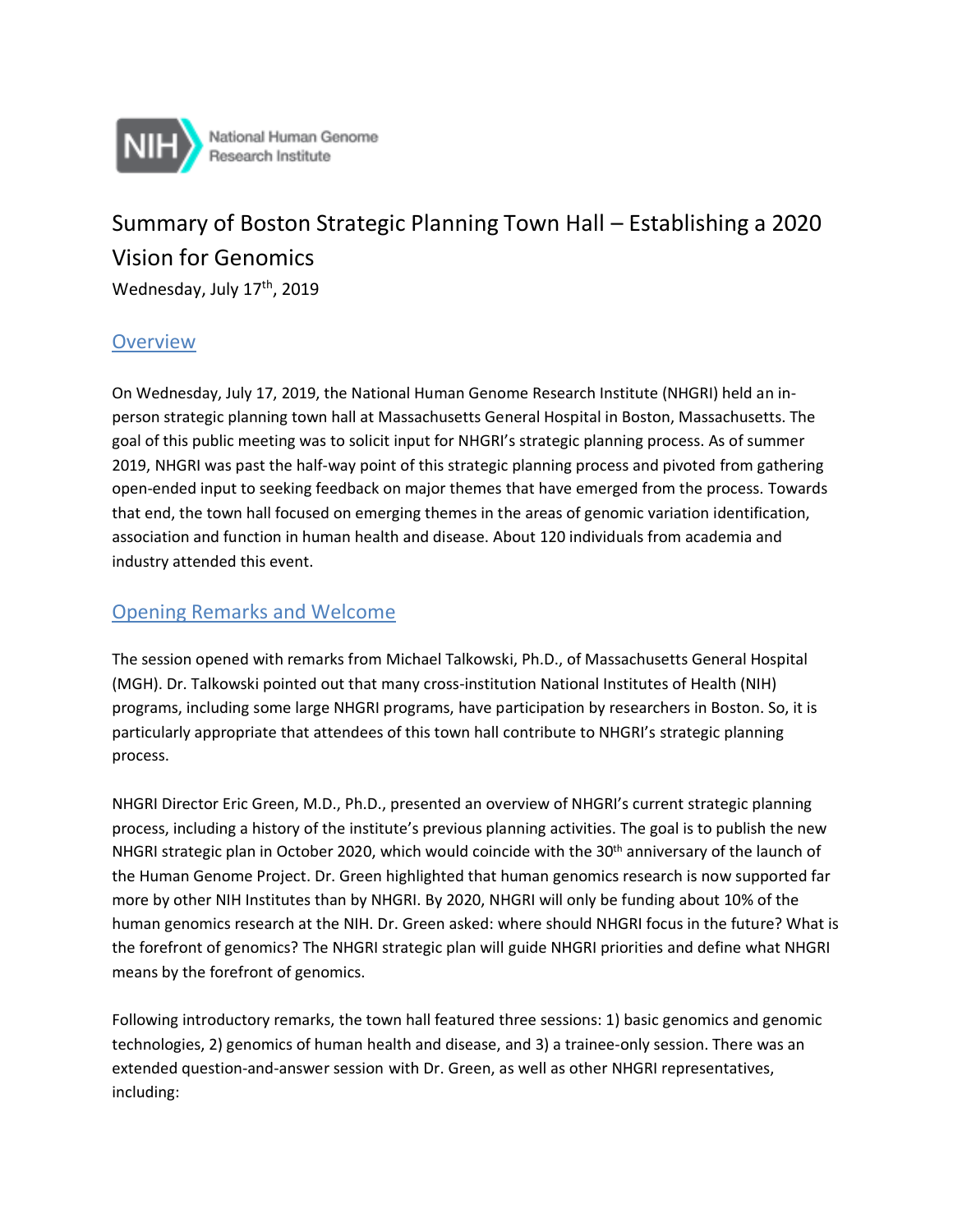- Carolyn Hutter, Ph.D., Director of NHGRI's Division of Genome Sciences.
- Elise Feingold, Ph.D., Scientific Advisor for Strategic Implementation in NHGRI's Division of Genome Science.
- Adam Felsenfeld, Ph.D., Program Director in NHGRI's Division of Genome Sciences.
- Elaine Ostrander, Ph.D., NHGRI, Chief of NHGRI's Cancer Genetics and Comparative Genomics Branch.
- Bill Pavan, Ph.D., Chief of NHGRI's Genetic Disease Research Branch.

## Basic Genomics and Genomic Technology

Elise Feingold, Ph.D., NHGRI, introduced the audience to the concept of the five internal NHGRI strategic planning focus groups, two of which were the focal points of the town hall: Basic genomics and Genomic Technologies and Genomics of Human Health and Disease. Dr. Feingold described previous events that provided input, including town halls, internal focus groups, expert advisors' groups, the National Advisory Council for Human Genome Research, and strategic planning meetings, specifically the "[From](https://www.genome.gov/event-calendar/From-Genome-to-Phenotype-Genomic-Variation-Identification-Association-Function-in-Human-Health-Disease)  [Genome to Phenotype: Genomic Variation Identification, Association and Function in Human Health](https://www.genome.gov/event-calendar/From-Genome-to-Phenotype-Genomic-Variation-Identification-Association-Function-in-Human-Health-Disease)" workshop, held in January 2019 in Bethesda, Maryland.

Dr. Feingold described the first theme ("Enable facile, routine generation of whole-genome sequences & transcriptomes and characterization of epigenomes") as foundational work that is critical for understanding genome function. The second theme ("Understand and interpret whole-genome sequences, transcriptomes and epigenomes") is critical, because there is still much that is not understood about how identical (or near-identical) DNA sequence gives rise to the specialized functions of specific cells, tissues, and organs and how these functions are influenced by genomic variation and environment. The third theme ("Establish the role(s) of all genes and regulatory elements in pathways, networks and phenotypes") is very important, as we know that genes and regulatory elements do not work in isolation. The fourth theme ("Use evolutionary and comparative genomic data to markedly advance understanding of genome function") focuses on a renewed vision for comparative genomics. The fifth theme ("Enable facile, routine generation and use of synthetic nucleic acids in genomics research studies") focuses exclusively on an emerging area for technology development. The sixth theme ("Understand and leverage population structure and admixture to facilitate human genetics studies") is a significant challenge relevant to all aspects of genomics. In the context of basic genomics and genomic technologies, individual admixture, which is very common in the U.S. and worldwide, is a confounding factor in most genomics studies ranging from basic research to disease analysis.

#### **Discussion**

Town hall attendees liked the framework of NHGRI at the forefront of genomics and viewed the institute as having a continued role in supporting cutting-edge genomics research.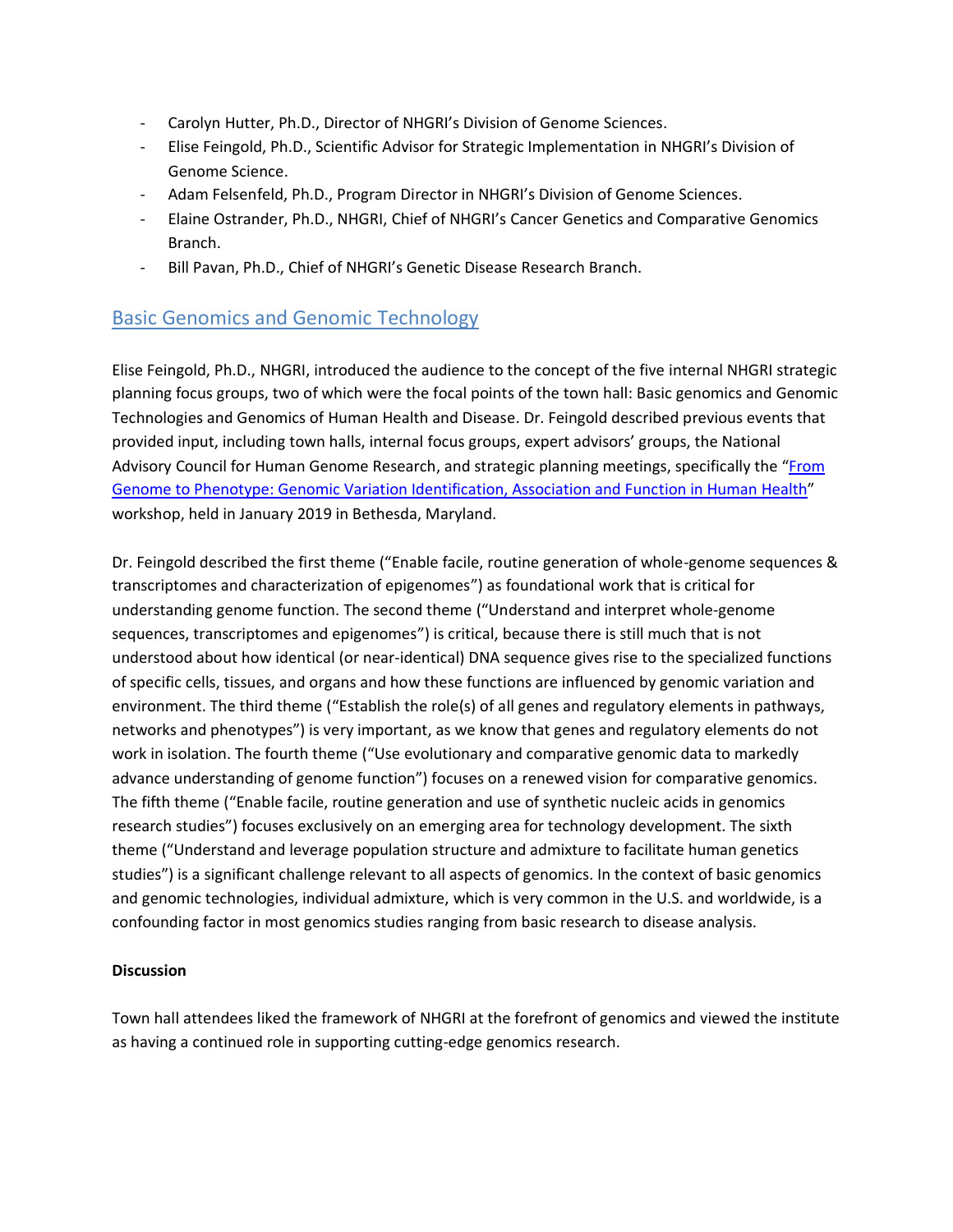Participants emphasized the need for standardized formats for sequence and variation data from large cohorts. Participants suggested that NHGRI should take the lead in developing and implementing such formats. NHGRI representatives were asked how NHGRI envisions the shift from "short read genomes" to "long read genomes." Renewal of the NHGRI genome reference program will lead some of this, but it is important to determine what quality level is needed for clinical applications. The genomics research community have done a lot of production on the current model and will need to balance cost versus specific needs in the future. Stakeholders also recommended that it be made clear that all the themes contain a genetic variation component.

Participants also noted that determining the role of all regulatory elements in pathways and phenotypes is very important. We do not yet have robust, well-settled methods for thinking about all regulatory elements in the true network context in which they exist. Establishing the role of all genes and regulatory elements in pathways, networks and phenotypes at scale is a massive amount of work. NHGRI hopes to be able to make a quantum leap in this area. What is the right way to model this concept that engenders excitement, while still being feasible and attainable? Participants suggested that taking on a model organism, or just a pathway, or developing standards would be a way to move forward. What are the technologies, resources and methods that are needed?

NHGRI may want to separately capture physiological data and make it relatable to the many types of " omics" studies. Study participants need to be part of the feedback loops in order to correctly capture phenotype. The biggest barrier to epigenomics studies has always been getting access to tissue. What is the extent to which this is left up to the hospitals and biobanks, versus NHGRI? We need well characterized tissues that many researchers can access. Biobanks must be engaged.

Participants questioned whether there is a way to interface with local scientists and groups to address the diversity issue? Different communities are sensitive to inclusion in research. NHGRI is thinking about those concerns across focus groups and partnering with others at NIH to work on best practices with different populations.

Attendees pointed out that an important nuance in the language that NHGRI uses is about gene regulation and not non-genic sequence. NHGRI uses "elements" to be more inclusive than just genes, but participants argued for NHGRI to consider adding to the strategic plan more specific language outside the linear genome, such as the non-gene regulatory genome and structural genome.

### Genomics of Human Health and Disease

Adam Felsenfeld, Ph.D., NHGRI, described each of the themes from Genomics of Human Health and Disease. The scaling work under the first theme ("Establish the functional consequences of genomic variants affecting human health and disease") is NHGRI's rational next step for Genomics of Human Health and Disease. It includes both variant function and gene function, covers a range of scales and applications, and a variety of contexts. The second theme ("Determine the genomic architecture of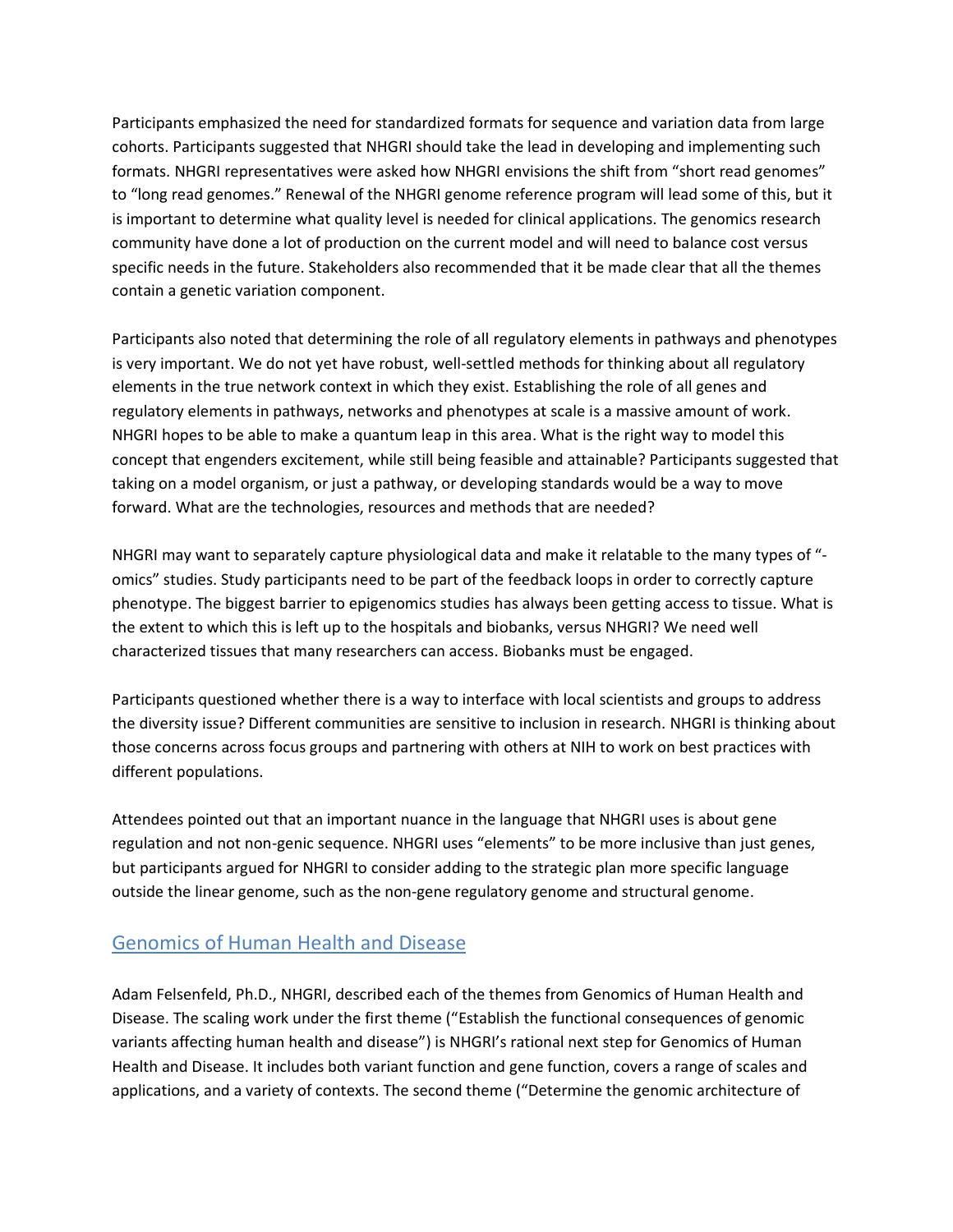human diseases and traits") includes activities that are already underway, but not complete; more examples are needed to understand generalities. Genomic architecture is a framework for understanding the variant-to-phenotype relationship. The third theme ("Develop the methods and analyses to support use of non-sequence genomic data for characterizing human health and disease") includes transcriptomes, modified bases, chromatin structure, proteomics, metabolomics and environmental data. The fourth theme ("Transform how we assemble sample sets for genomic studies of human disease") depends on high-quality samples that are broadly consented and which cover a range of human phenotypes. The fifth theme ("Commit to systematic inclusion of appropriate ancestral diversity into all large-scale genomic studies and analyses") is essential, since under-representation of diverse human populations in genomic research and resources will hinder genomic science and ultimately result in disparities.

#### **Discussion**

Participants discussed how it is essential to increase sample sizes in relevant studies. Investigators have difficulties convincing study sections of this issue. The most effective thing that we can do early is to make sure that data are easily related across phenotypes. This involves data standards and places to go to standardize data; scientists need to see the value of an added dataset. NHGRI can pitch to other NIH Institutes the value of increased samples sizes, but it is important to be able to point to the results and other lines of evidence. NHGRI is small in terms of its funding, but NHGRI recognizes the need to take a leadership role, when appropriate, and educate others.

One attendee pointed out that the *All of Us* precision medicine program will have a large and diverse genomic data set. *All of Us* fits in under "transforming how we assemble sample sets." How will NHGRI capitalize on this and other efforts to move the genomics community agenda forward? How will NHGRI work with *All of Us* in this larger forum and integrate the views of the involved parties?

Standards development for clinical sequencing will need to be addressed. In the past, standards for data sharing were developed in research centers as sequencing itself developed. Participants challenged NHGRI to consider how the institute can continue a standard model of data sharing and analysis as sequencing moves away from being generated by NHGRI centers.

The assigned study section for an application influences the scoring of that application and ultimately whether it gets funded. Do we need new study sections to address emerging challenges? This is an issue for fields that are shifting. NHGRI sees "variation to function to disease" as a critical area; it is anticipated that NHGRI will be developing FOAs that can influence where applications are reviewed.

Due to the size of NHGRI's budget, NHGRI cannot sequence everything. However, there is a great longstanding relationship between the sequencing centers executing large projects and NHGRI. NHGRI could still be at the forefront of how the large projects are managed (organizing committees, data sharing, etc.). There are benefits from data sharing and analysis using NHGRI's way of doing things.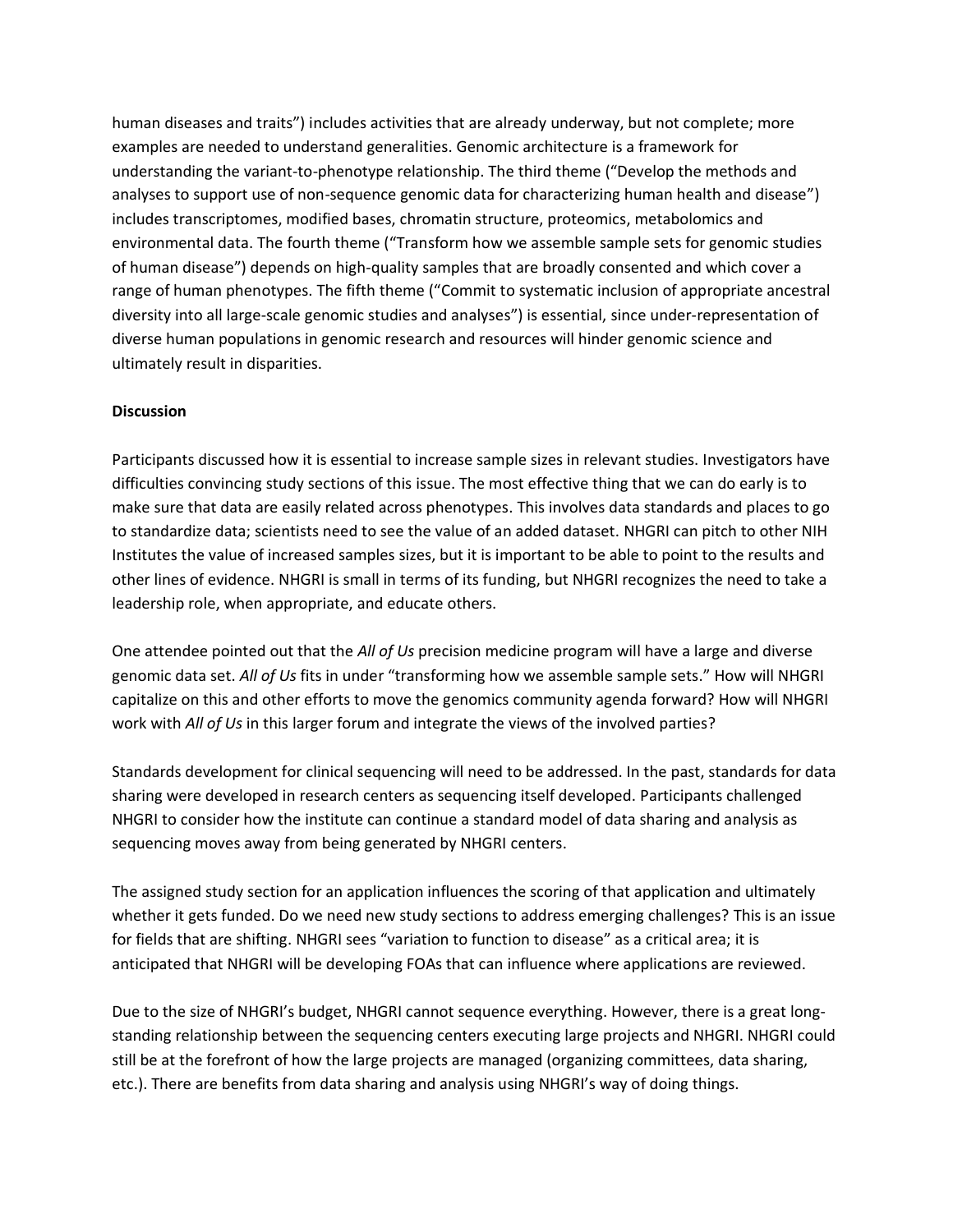Participants gave feedback on how to frame the themes, arguing that they should relate more to biological problems to be tackled. Taking common, complex or rare disease as an example, one can see how genetic variation teaches us about the biology of disease. If questions were framed around that problem, investigators could figure out how to take the complex or rare disease and determine key genes, cell types, cellular pathways and networks. The questions then become: how could NHGRI build resources in ways to connect diseases to biological functions? What key resources and computational methods are needed?

# Other Topics of Discussion

Participants raised social aspects related to people having more knowledge of genetic information and knowing what diseases they might get. While not explicitly presented at this town hall, the NHGRI planning efforts include a focus group that is addressing society, education and engagement issues. NHGRI continues to recognize ethical, legal and social research as important areas and is engaging with healthcare systems, industry and other stakeholders on these topics.

Regarding genomic medicine, participants discussed the need for research in economically diverse settings, coordination with international partners, reviewers with experience in clinical settings, and scaling technologies for use in clinical settings.

Discussions on data science issues included: models to compute directly where the data is stored, a single model to reduce redundancies, central organization, definition of sustainable data, and the importance of active curation of information.

## Trainee Session

A session dedicated to trainees was held immediately after the town hall. The trainee session was moderated by Susan Slaugenhaupt, Ph.D., MGH. Carolyn Hutter, Ph.D., NHGRI, outlined background for the strategic planning process.

Trainees asked how much of the "Forefront of Genomics" is meant to be pathbreaking. NHGRI intends to support risky research that others will not, as well as more foundational research and resources that will enable others to study human genomics. The group discussed where rare disorders fit. NHGRI has not explicitly excluded them. NHGRI considers a broad range of disorders.

NHGRI has done a lot of work bringing together functional datasets. These could also link back to the DNA sequence and perhaps other levels of data as well. NHGRI and NIH recognize the high priority of such a resource. OMIM, GeneReviews and other sources of knowledge are key resources, especially for trainees. What is the NHGRI view on keeping these resources available and funded for trainees to learn genetics? NHGRI funds OMIM and is working to establish funding from other sources for